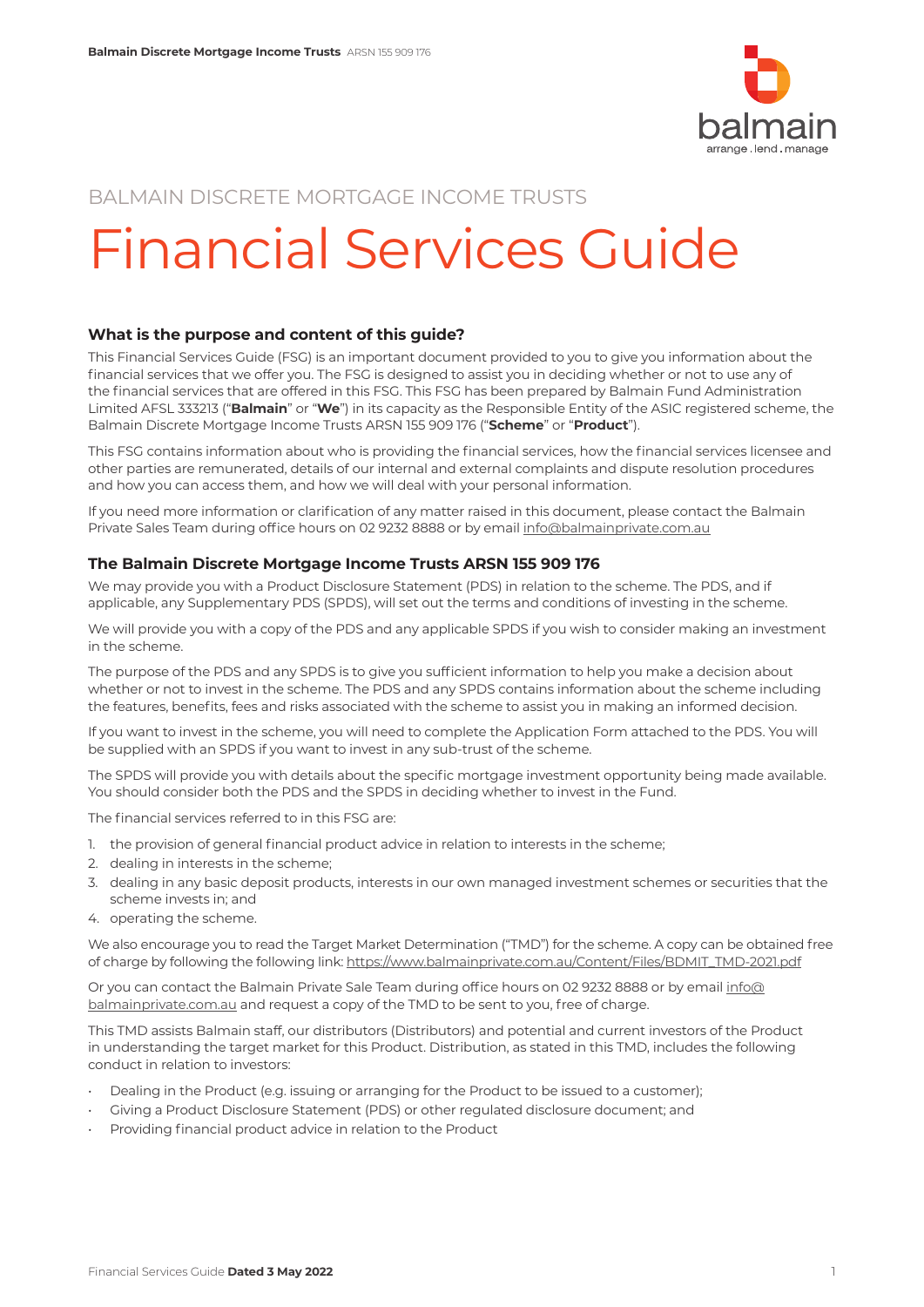This TMD is required under section 994B of the Corporations Act 2001 (Cth). It sets out the class of investors for whom the Product, including its key attributes, would likely be appropriate having regard to the likely objectives, financial situation and needs of the target market. In addition, the TMD outlines the triggers to review the TMD and certain other information. It forms part of Balmain's design and distribution arrangements for the Product as offered under the PDS.

The financial services are offered by:

Balmain Fund Administration Limited ABN 134 526 604 Licence No. 333213 Level 14, 60 Castlereagh Street Balmain NSW 2000 Telephone: 02 9232 8888

We are responsible for the financial services provided including the distribution of this FSG. When we are providing the general financial product advice referred to in this FSG, we are acting on our own behalf. The other financial services referred to in this FSG are provided by us as responsible entity of the scheme on behalf of the scheme unitholders.

#### **Who is Balmain?**

Balmain holds Australian Financial Service Licence No. 333213 as issued by ASIC and Balmain is the responsible entity of the Scheme. For further information about us, please refer to the PDS.

#### **How much do we and our Authorised Representatives receive for providing the financial services?**

We do not directly charge you for providing you with financial product advice or other information in relation to the scheme.

There are no entry fees to invest in the scheme. However, there are certain fees and other costs that are payable once you have become an investor in the scheme, and these are outlined in the PDS and any applicable SPDS.

Balmain charges the scheme an investment management fee, which is basically the difference between the interest amounts paid by the borrowers to the Fund and the amounts paid to investors as distributions from the scheme. Further details of the fee and other costs that are charged to the scheme are outlined in the PDS and any applicable SPDS. Balmain Funds Management Pty Ltd ("BFM") is the investment manager of the scheme and Balmain pays BFM fees out of Balmain's fees.

#### **How will I pay for the financial services?**

You will not be required to pay any amount (in addition to the amount that you invest in the Fund) for the financial services described in this FSG, and no amount will be deducted from the amount that you invest in the scheme.

However, the fees and other costs outlined in the PDS will be deducted from the scheme, and this will impact on the returns that are generated on your investment in the scheme.

Balmain does not provide personal financial advice.

Balmain's Authorised Representatives and staff may be entitled to a salary or share bonus, subject to their performance, the performance of Balmain and the overall performance of the Balmain Group.

#### **Commissions, Benefits & Referral Fees**

Balmain and the Investment Manager do not pay any referral fees, or upfront or ongoing commissions to any adviser or authorized intermediary as a result of their direction to Investors to invest in the scheme.